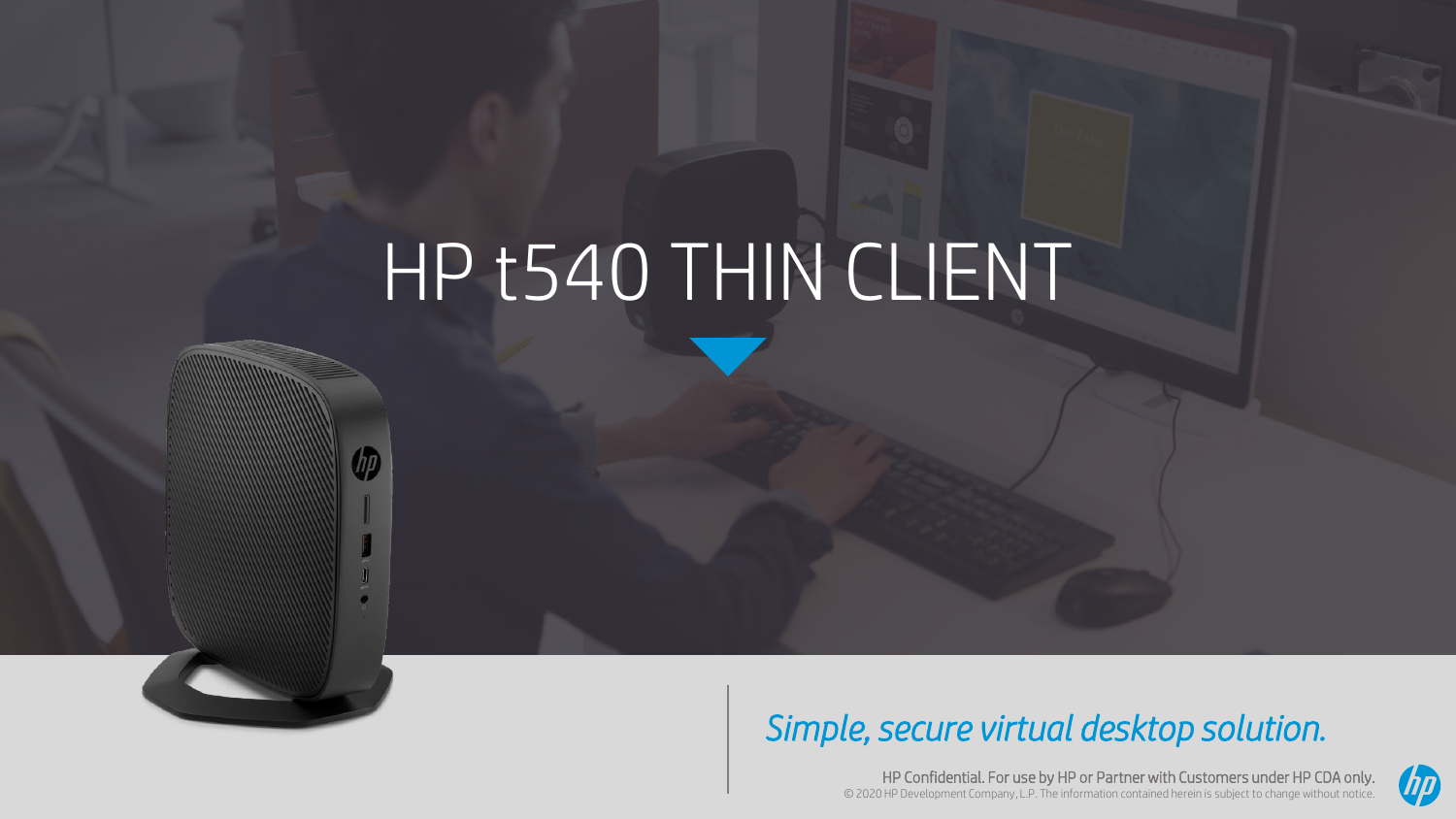### HP t540 THIN CLIENT

Simple, secure virtual desktop solution.



#### Robust security.

Minimize security threats right from bootup with AMD Memory Guard and UEFI (BIOS) Secure Boot at the component level. Together with a certified Trusted Platform Module and a cable lock slot—keep your thin clients protected inside and out.



#### Instant cloud access<sup>5</sup>. Efficient usability.

Increase everyday productivity and workforce collaboration with an AMD Ryzen™ System-on-Chip processor<sup>4</sup>, dual UHD/4K support, and optional Wi-Fi 6<sup>7</sup>.



#### Engineered to Last.

Rely on the durability of the HP t540 Thin Client to keep up with extended hours of use over a prolonged period—reducing downtime.



#### Highly scalable software for HP Thin Clients.

Make it easy for your IT admins to remotely deploy, update, and manage thousands of HP Thin Clients from anywhere through a single console with the included HP Device Manager<sup>3</sup>.



HP Confidential. For use by HP or Partner with Customers under HP CDA only. © 2020 HP Development Company, L.P. The information contained herein is subject to change without notice.

PN: TBD Starting ILP: TBD











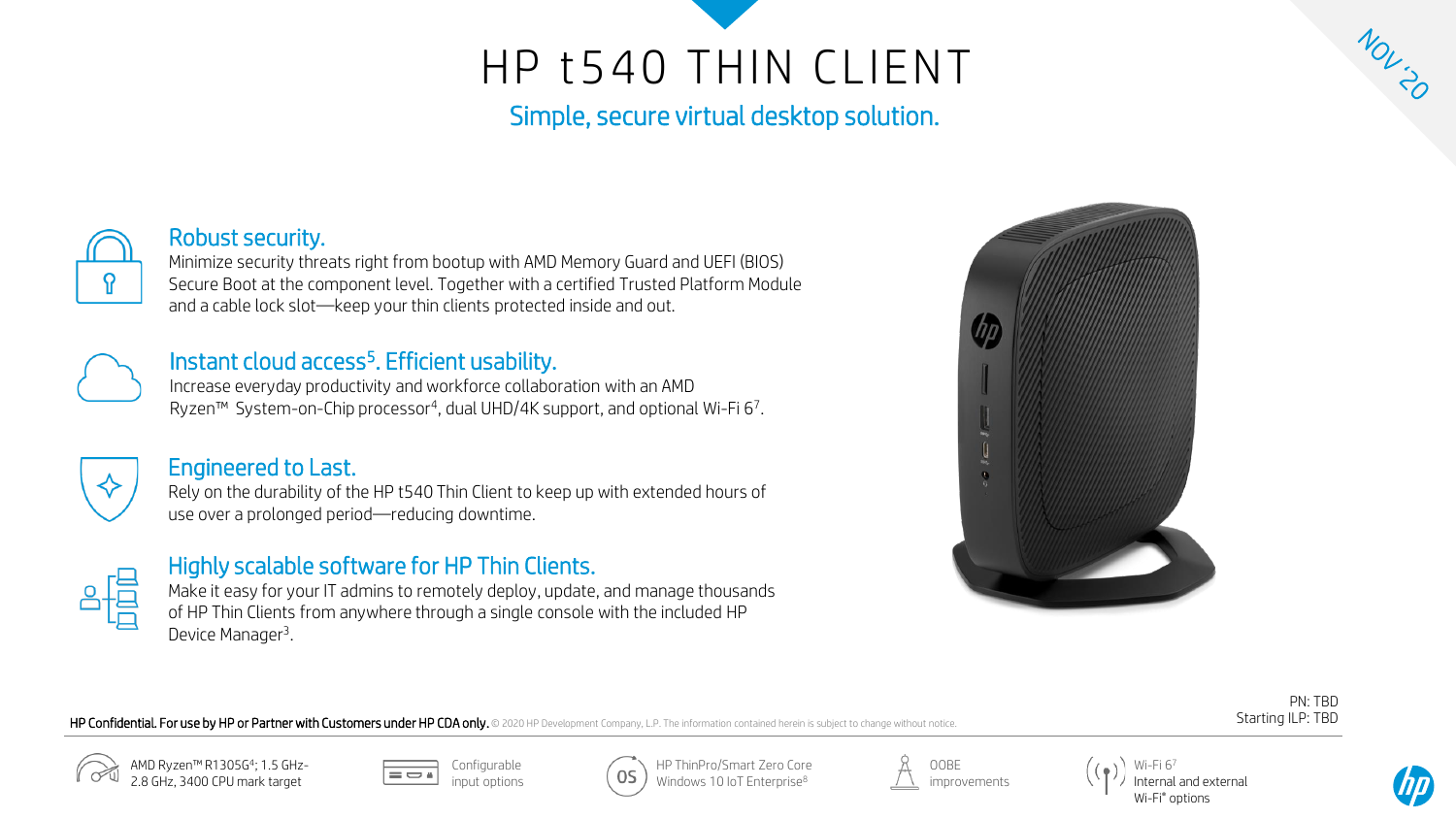## 2020 THIN CLIENT PORTFOLIO OVERVIEW





|                                    | HP t540 Thin Client                                                                                                                                           | HP t530 Thin Client 12a                                  |
|------------------------------------|---------------------------------------------------------------------------------------------------------------------------------------------------------------|----------------------------------------------------------|
| <b>Aspirations</b>                 | Supports every day VDI computing needs as customers transition to the cloud                                                                                   |                                                          |
| <b>Customers</b>                   | <b>Frontline Heroes:</b><br>Business Process Outsourcing use cases: call centers,<br>Data entry, HR, accounting or Manufacturing, Packaging<br>& Distribution | Healthcare<br><b>Financial Services</b><br>Manufacturing |
| <b>ID</b> theme                    | Set it. Mount it. Stand it. Conveniently position the thin client in up to six different orientations.                                                        |                                                          |
| Key portfolio<br><b>attributes</b> | Versatile configurations, security at the component level, effective productivity                                                                             |                                                          |
| <b>New</b><br>experiences          | DisplayPort™ over USB-C® <sup>2</sup> , Simple set up                                                                                                         | Legacy ports, dual display support                       |

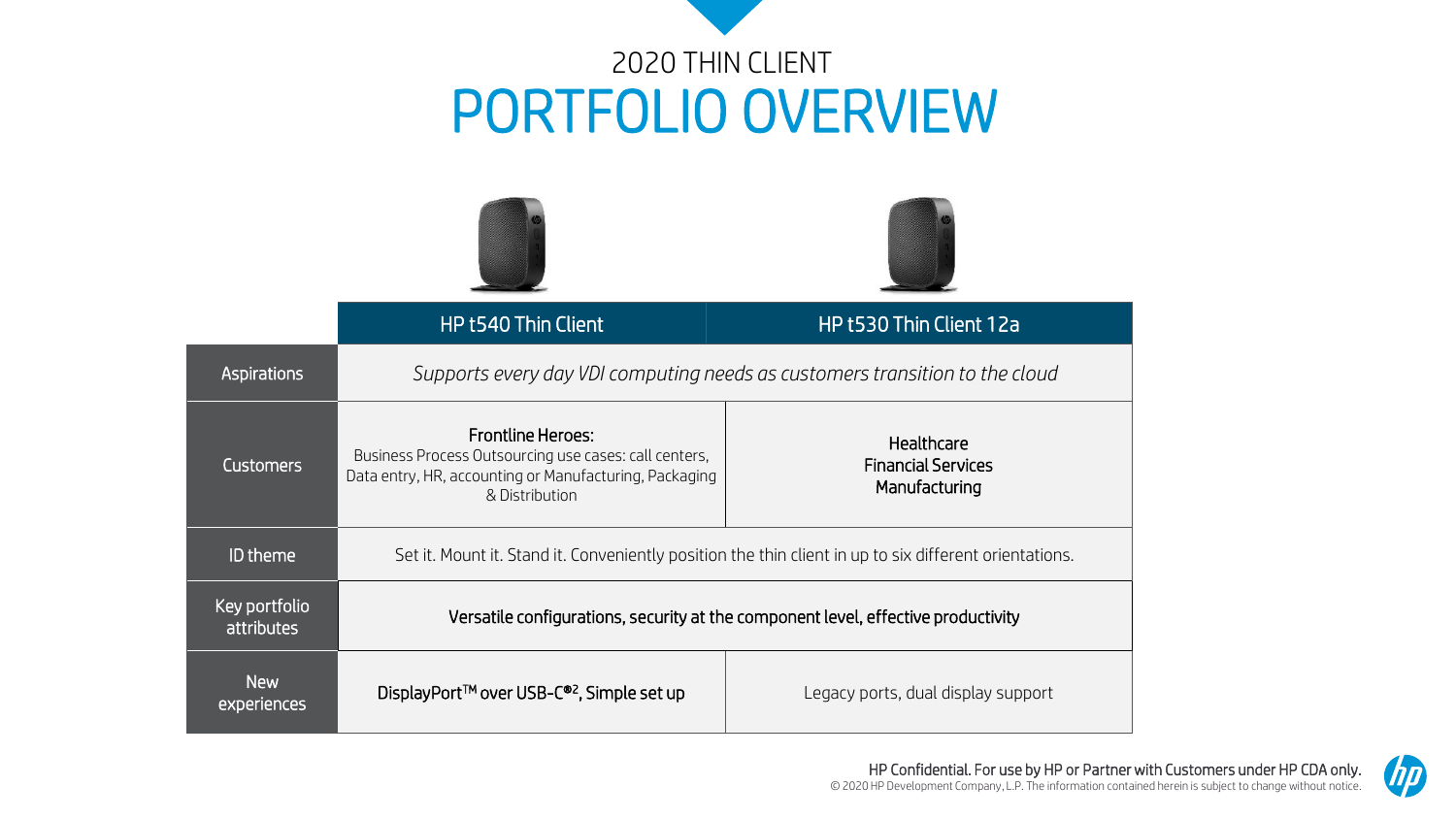

| <b>DIMENSIONS / WEIGHT</b>                  | DIMENSIONS: 35 x 200 x 200 mm (1.38 in. x 7.87 in. x 7.87 in.)<br>• STARTING WEIGHT: 3.09 lb/1.4 L                                                                                     |
|---------------------------------------------|----------------------------------------------------------------------------------------------------------------------------------------------------------------------------------------|
| <b>PROCESSORS</b>                           | AMD Ryzen™ Embedded R1305G <sup>4</sup> (1.5 GHz base clock, up to 2.8 GHz max boost clock, 4 MB L3 cache, 2 cores)                                                                    |
| <b>GRAPHICS OPTIONS</b>                     | Radeon <sup>™</sup> Vega 3 Graphics <sup>12</sup>                                                                                                                                      |
| <b>COMPATIBLE DISPLAY</b><br><b>OPTIONS</b> | HP EliteDisplay E243d and E273d                                                                                                                                                        |
| <b>THERMAL SOLUTION</b>                     | Fully solid-state design with passive thermal cooling                                                                                                                                  |
| <b>POWER SUPPLY</b>                         | HP Smart 45 W External AC power adapter                                                                                                                                                |
| <b>OPERATING</b><br><b>SYSTEM</b>           | Windows 10 IoT Enterprise <sup>8</sup> LTSC 2019<br>HP ThinPro <sup>16</sup>                                                                                                           |
| <b>SYSTEM MEMORY</b>                        | 1 SODIMM                                                                                                                                                                               |
| <b>STORAGE DRIVE</b>                        | 16 GB up to 512 GB <sup>15</sup> NAND flash memory; non-volatile                                                                                                                       |
| <b>OPTIONAL PORTS</b>                       | Blank; 1 Serial, 1 VGA <sup>6</sup> ; 1 External wi-Fi antenna; 1 HDMI; 2 USB-A 3.1 Gen1; 1 USB-C <sup>®</sup> w/Power Delivery                                                        |
| <b>ENVIRONMENTAL</b>                        | Will meet criteria for ENERGY STAR®, EPEAT® Silver <sup>9, 10</sup> , post-consumer recycled plastics >45% total unit plastics (by weight); low halogen material content <sup>11</sup> |